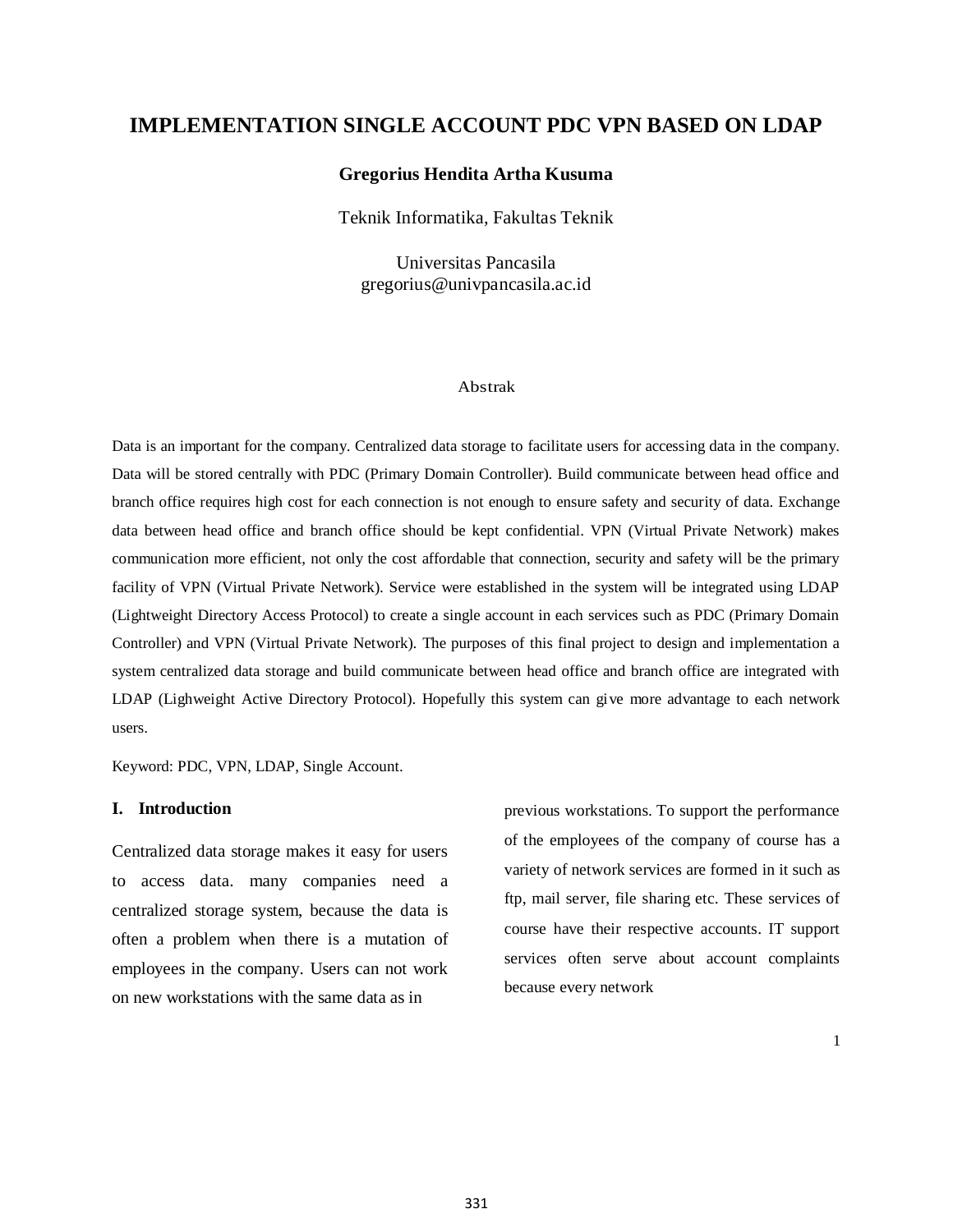service has an account that is made differently or made unequal by the users, can often occur wrong password or username.

Currently the exchange of data that occurs between companies become an important part that should be kept secret, in order to avoid theft and tapping / data destruction. With data or information, people easily know about what happened at the time.

Therefore it is necessary to manufacture a PDC (Primary Domain Controller) as a centralized data storage system and has security authentication and VPN (Virtual Private Network) is used to connect the communication between companies that ensure the safety and preservation of data or information exchanged between companies for working in virtual network on an Internet network and the LDAP base (Lightweight Directory Access Protocol) is used as a directory service with a single account that is integrated with network services is a very appropriate solution to handle the above problems.

## **II. Overview**

### **PDC (Primary Domain Controller)**

Primary domain controller (PDC) and backup domain controller (BDC) are roles that can be assigned to a server in a network of computers that use the Windows NT operating system. Windows NT uses the idea of a domain to manage access to a set of network resources (applications, printers, and so forth) for a group of users. The

user need only to log in to the domain to gain access to the resources, which may be located on a number of different servers in the network. One server, known as the primary domain controller, manages the master user database for the domain. One or more other servers are designated as backup domain controllers. The primary domain controller periodically sends copies of the database to the backup domain controllers. A backup domain controller can step in as primary domain controller if the PDC server fails and can also help balance the workload if the network is busy enough.

In Windows NT, a domain combines some of the advantages of a workgroup (a group of users who exchange access to each others' resources on different computers) and a directory (a group of users who are managed centrally by an administrator). The domain concept not only allows a user to have access to resources that may be on different servers, but it also allows one domain to be given access to another domain in a trust relationship. In this arrangement, the user need only log in to the first domain to also have access to the second domain's resources as well.

## **Samba**

Samba is able to run as an Active Directory (AD) domain controller (DC). If you are installing Samba in a production environment, it is recommended to run two or more DCs for failover reasons.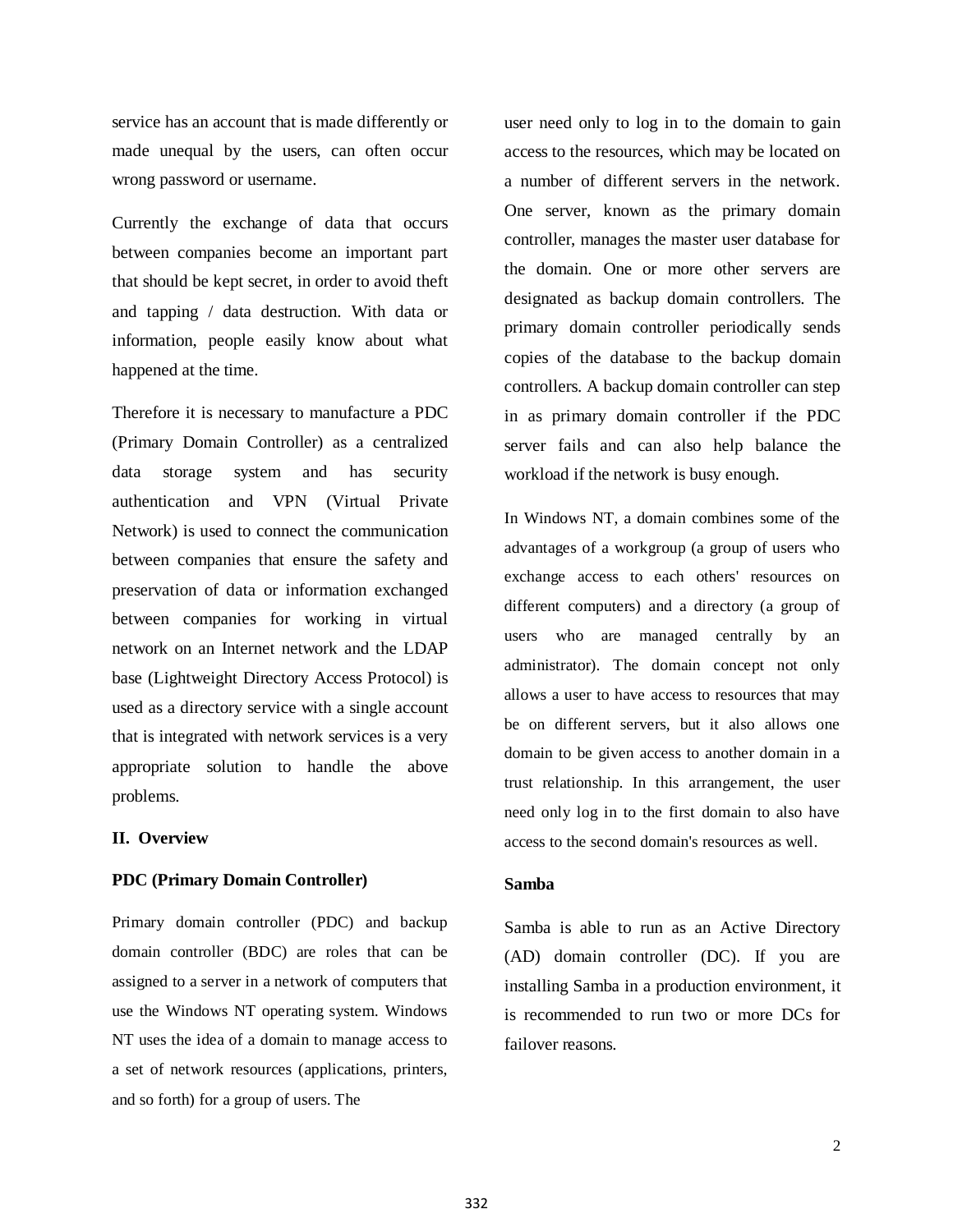Since 1992, Samba has provided secure, stable and fast file and print services for all clients using the SMB/CIFS protocol, such as all versions of DOS and Windows, OS/2, Linux and many others. Samba is an important component to seamlessly integrate Linux/Unix Servers and Desktops into Active Directory environments. It can function both as a domain controller or as a regular domain member. Samba is a software package that gives network administrators flexibility and freedom in terms of setup, configuration, and choice of systems and equipment. Because of all that it offers, Samba has grown in popularity, and continues to do so, every year since its release in 1992.

## **VPN**

A virtual private network (VPN) extends a private network across a public network, and enables users to send and receive data across shared or public networks as if their computing devices were directly connected to the private network. Applications running across a VPN may therefore benefit from the functionality, security, and management of the private network.

VPN technology was developed to allow remote users and branch offices to securely access corporate applications and other resources. To ensure security, data would travel through secure tunnels and VPN users would use authentication methods – including passwords, tokens and other unique identification methods – to gain access to the VPN. In addition, Internet users may secure their transactions with a VPN, to circumvent georestrictions and censorship, or to connect to proxy servers to protect personal identity and location to stay anonymous on the Internet. However, some Internet sites block access to known VPN technology to prevent the circumvention of their geo-restrictions, and many VPN providers have been developing strategies to get around these roadblocks.

**Internet VPN** 



Remote / roaming users

#### **Figure 1 VPN Connectivity Overview**

A VPN is created by establishing a virtual pointto-point connection through the use of dedicated connections, virtual tunneling protocols, or traffic encryption. A VPN available from the public Internet can provide some of the benefits of a wide area network (WAN). From a user perspective, the resources available within the private network can be accessed remotely.

Traditional VPNs are characterized by a point-topoint topology, and they do not tend to support or connect broadcast domains, so services such as Microsoft Windows NetBIOS may not be fully supported or work as they would on a local area network (LAN). Designers have developed VPN variants, such as Virtual Private LAN Service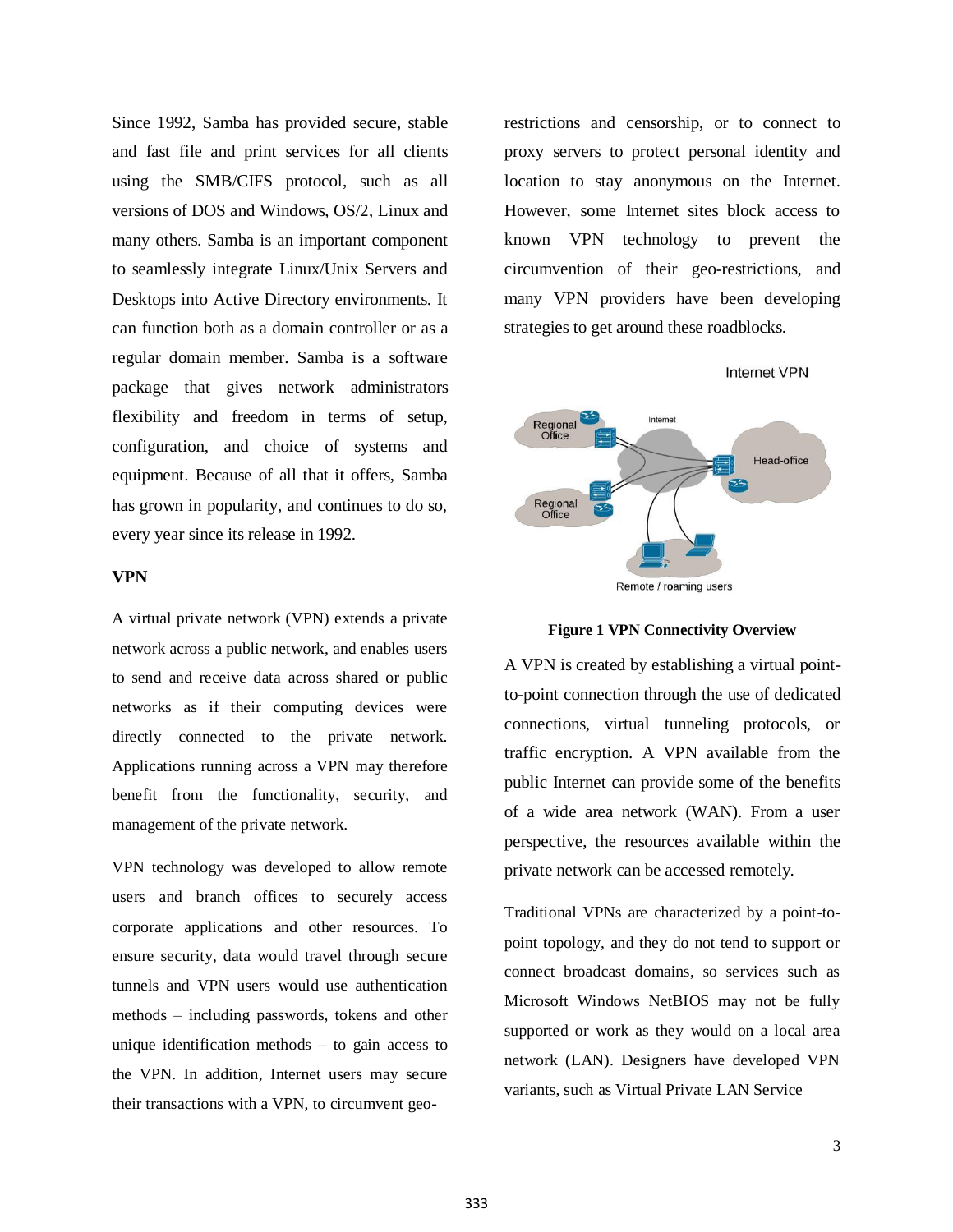(VPLS), and Layer 2 Tunneling Protocols (L2TP), to overcome this limitation.

### **Security mechanism**

VPNs cannot make online connections completely anonymous, but they can usually increase privacy and security. To prevent disclosure of private information, VPNs typically allow only authenticated remote access using tunneling protocols and encryption techniques.

The VPN security model provides:

- Confidentiality such that even if the network traffic is sniffed at the packet level (see network sniffer and deep packet inspection), an attacker would see only encrypted data
- Sender authentication to prevent unauthorized users from accessing the VPN
- Message integrity to detect any instances of tampering with transmitted messages.

Secure VPN protocols include the following:

Internet Protocol Security (IPsec) was initially developed by the Internet Engineering Task Force (IETF) for IPv6, which was required in all standardscompliant implementations of IPv6 before RFC 6434 made it only a recommendation. This standards-based security protocol is also widely used with IPv4 and the Layer 2 Tunneling Protocol. Its design meets most security goals:

authentication, integrity, and confidentiality. IPsec uses encryption, encapsulating an IP packet inside an IPsec packet. De-encapsulation happens at the end of the tunnel, where the original IP packet is decrypted and forwarded to its intended destination

- Transport Layer Security (SSL/TLS) can tunnel an entire network's traffic (as it does in the OpenVPN project and SoftEther VPN project or secure an individual connection. A number of vendors provide remote-access VPN capabilities through SSL. An SSL VPN can connect from locations where IPsec runs into trouble with Network Address Translation and firewall rules.
- Datagram Transport Layer Security (DTLS) – used in Cisco AnyConnect VPN and in OpenConnect VPN to solve the issues SSL/TLS has with tunneling over UDP.

### **OpenVPN**

OpenVPN is a full-featured SSL VPN which implements OSI layer 2 or 3 secure network extension using the industry standard SSL/TLS protocol, supports flexible client authentication methods based on certificates, smart cards, and/or username/password credentials, and allows user or group-specific access control policies using firewall rules applied to the VPN virtual interface. OpenVPN is not a web application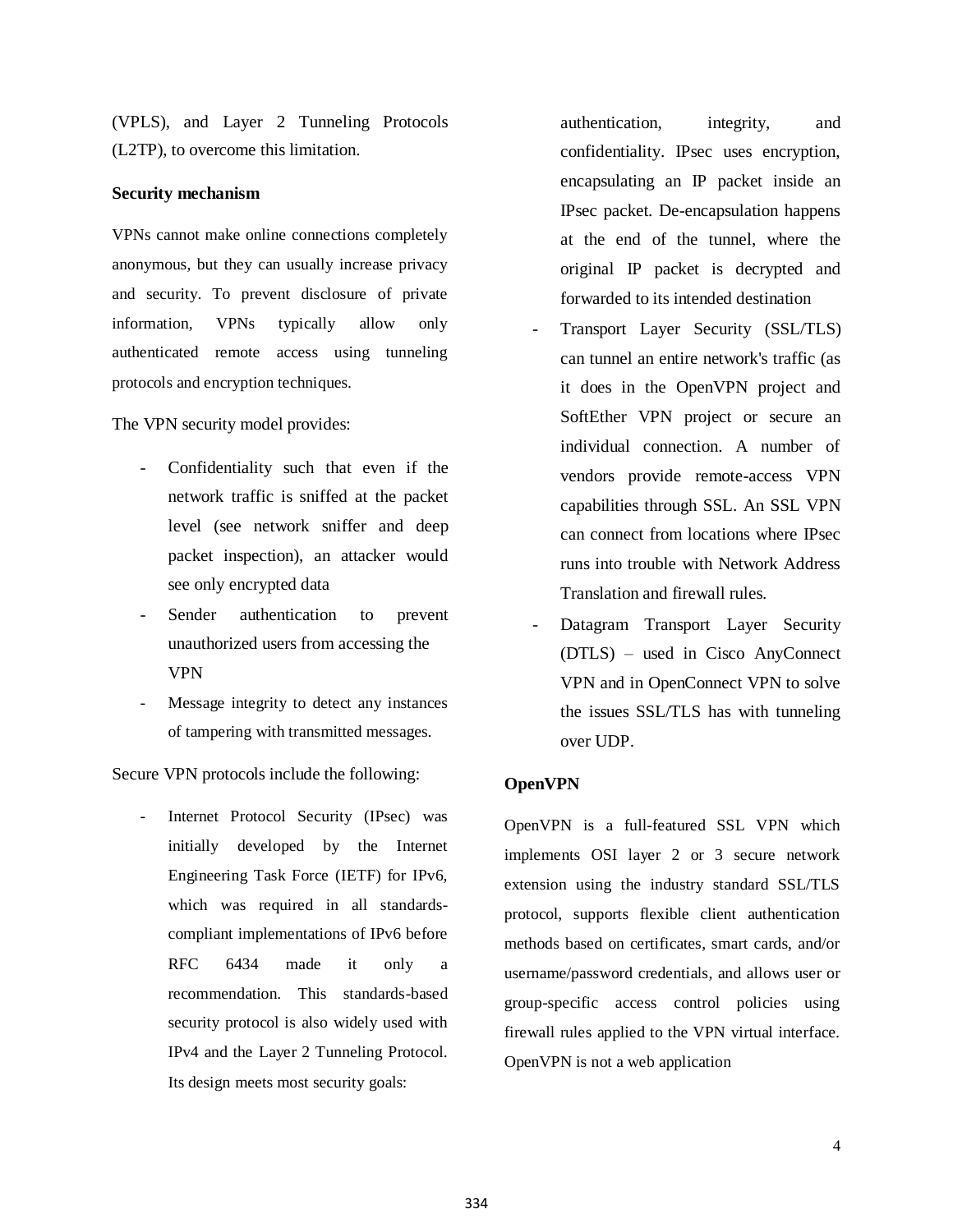proxy and does not operate through a web browser.

OpenVPN 2.0 expands on the capabilities of OpenVPN 1.x by offering a scalable client/server mode, allowing multiple clients to connect to a single OpenVPN server process over a single TCP or UDP port. OpenVPN 2.3 includes a large number of improvements, including full IPv6 support and PolarSSL support.

## **LDAP**

LDAP, the Lightweight Directory Access Protocol, is a mature, flexible, and well supported standards-based mechanism for interacting with directory servers. It's often used for authentication and storing information about users, groups, and applications, but an LDAP directory server is a fairly general-purpose data store and can be used in a wide variety of applications.

The Lightweight Directory Access Protocol (LDAP) is an open, vendor-neutral, industry standard application protocol for accessing and maintaining distributed directory information services over an Internet Protocol (IP) network. Directory services play an important role in developing intranet and Internet applications by allowing the sharing of information about users, systems, networks, services, and applications throughout the network. As examples, directory services may provide any organized set of records, often with a hierarchical structure, such as a corporate email directory. Similarly, a

telephone directory is a list of subscribers with an address and a phone number.

LDAP is specified in a series of Internet Engineering Task Force (IETF) Standard Track publications called Request for Comments (RFCs), using the description language ASN.1. The latest specification is Version 3, published as RFC 4511 (a road map to the technical specifications is provided by RFC4510).

A common use of LDAP is to provide a central place to store usernames and passwords. This allows many different applications and services to connect to the LDAP server to validate users.

LDAP is based on a simpler subset of the standards contained within the X.500 standard. Because of this relationship, LDAP is sometimes called X.500-lite.

## **OpenLDAP**

OpenLDAP is a free, open source implementation of the Lightweight Directory Access Protocol (LDAP) developed by the OpenLDAP Project. It is released under its own BSD-style license called the OpenLDAP Public License.

LDAP is a platform-independent protocol. Several common Linux distributions include OpenLDAP Software for LDAP support. The software also runs on BSD-variants, as well as AIX, Android, HP-UX, macOS, Solaris, Microsoft Windows (NT and derivatives, e.g. 2000, XP, Vista, Windows 7, etc.), and z/OS.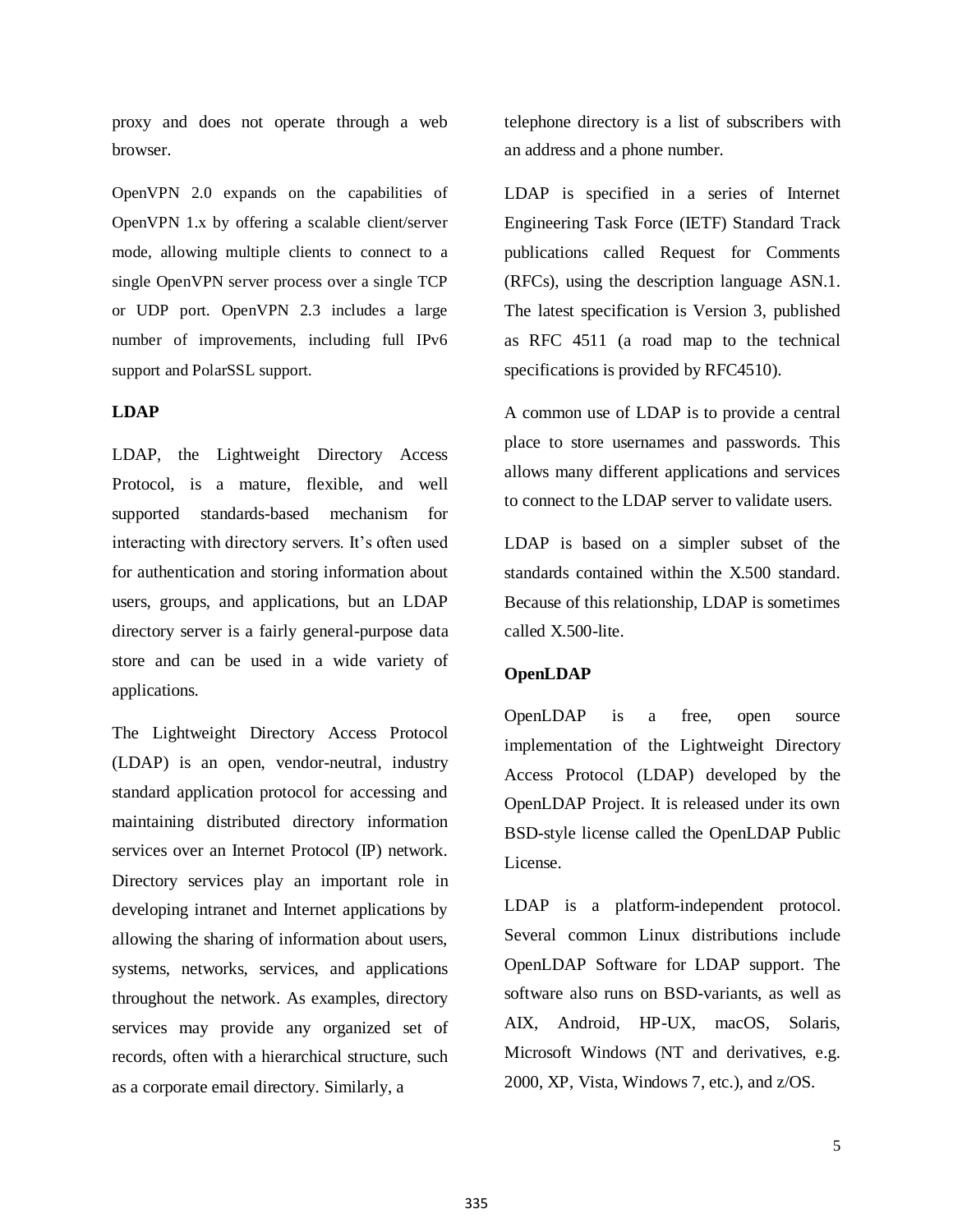Historically the OpenLDAP server (slapd, the Standalone LDAP Daemon) architecture was split between a frontend which handles network access and protocol processing, and a backend which deals strictly with data storage. This split design was a feature of the original University of Michigan code written in 1996[9] and carried on in all subsequent OpenLDAP releases. The original code included one main database backend and two experimental/demo backends. The architecture is modular and many different backends are now available for interfacing to other technologies, not just traditional databases.

Ordinarily an LDAP request is received by the frontend, decoded, and then passed to a backend for processing. When the backend completes a request, it returns a result to the frontend, which then sends the result to the LDAP client. An overlay is a piece of code that can be inserted between the frontend and the backend. It is thus able to intercept requests and trigger other actions on them before the backend receives them, and it can also likewise act on the backend's results before they reach the frontend. Overlays have complete access to the slapd internal APIs, and so can invoke anything the frontend or other backends could perform. Multiple overlays can be used at once, forming a stack of modules between the frontend and the backend.

Overlays provide a simple means to augment the functionality of a database without requiring that an entirely new backend be written, and allow new functionalities to be added in compact, easily

debuggable and maintainable modules. Since the introduction of the overlay feature in OpenLDAP 2.2 many new overlays have been contributed from the OpenLDAP community.

## **III. Structure**



#### **Figure 1 Method system**

## **1. Requieremet Analysis**

Analyze what it takes build the system in terms of software and hardware. This information can be obtained through interviews or discussions.

## **2. Design System**

Designing a network topology that will be used by the system that aims to provide an overview of what should be done and petrified specify the needs in terms of hardware and define the overall system architecture.

#### **3. Implementation System**

This phase undertakes a thorough system development whereby the application of analysis and design.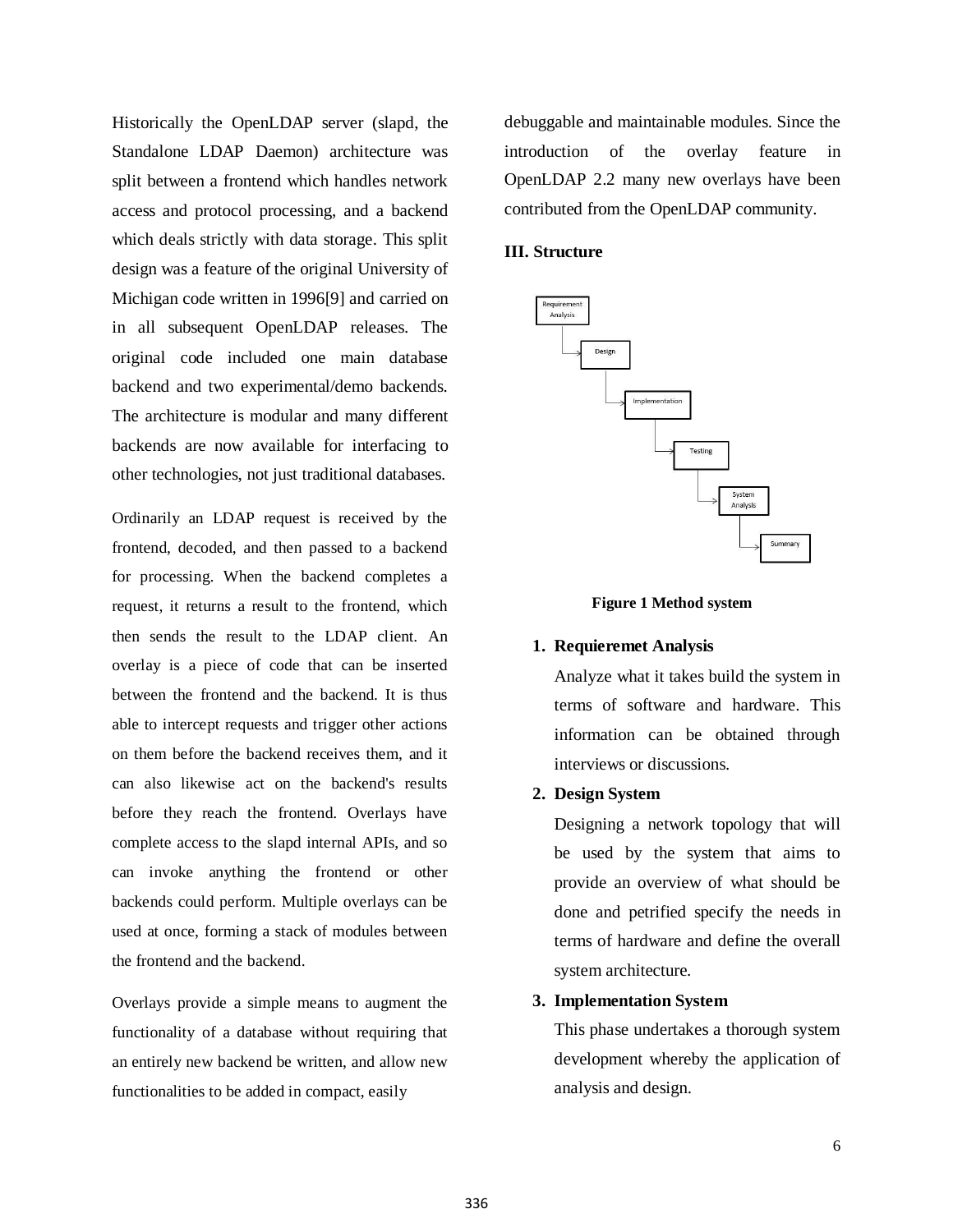## **4. Testing system**

Testing the system on the server is already running in accordance with the problems that arise.

## **5. Analysis System**

Analyze the system in terms of hardware that has been created and cover the shortcomings to be more perfect. This information can be obtained through testing.

## **6. Summary**

This phase summarizes the overall results of whether the system is working perfectly or not.

## **IV. DESIGN AND ANALYSIS**

The network system to be created consists of two servers that act as PDC (Primary Domain Controller) and VPN (Virtual Private Network) with different device specifications. PDC (Primary Domain Control) is used as data storage and centralized login using single account while VPN (Virtual Private Network) is built to connect reliable inter-company communication. The topology below with the addition of 2 new servers namely LDAP + PDC and VPN (Virtual Private Network).



Figure 2 System Topology

Based on the topology system above, as for the advantages of the topology to be built are:

- The enterprise storage system becomes centralized with the presence of a domain controller.
- A single account can be used to access all available network services.
- Communication between companies can be established reliably and confidentially
- Save costs, because there is no need to build infrastructure to connect between companies.

## **V. IMPLEMENTATION**

In the implementation phase of the server using Ubuntu as the operating system. Implementation is the application of the system design that has been designed in the previous chapter.

## **Testing**

In testing method of system function which have been implemented in the form of domain controller, active directory, single account and VPN as connection built between office. to test the VPN is capable of encrypting data on the network.

## **Join PDC Testing**

The creation of the user is done with the purpose of creating a user PDC (Primary Domain Controller) as well as create a user VPN (Virtual Private Server) used to login to the domain and VPN.

7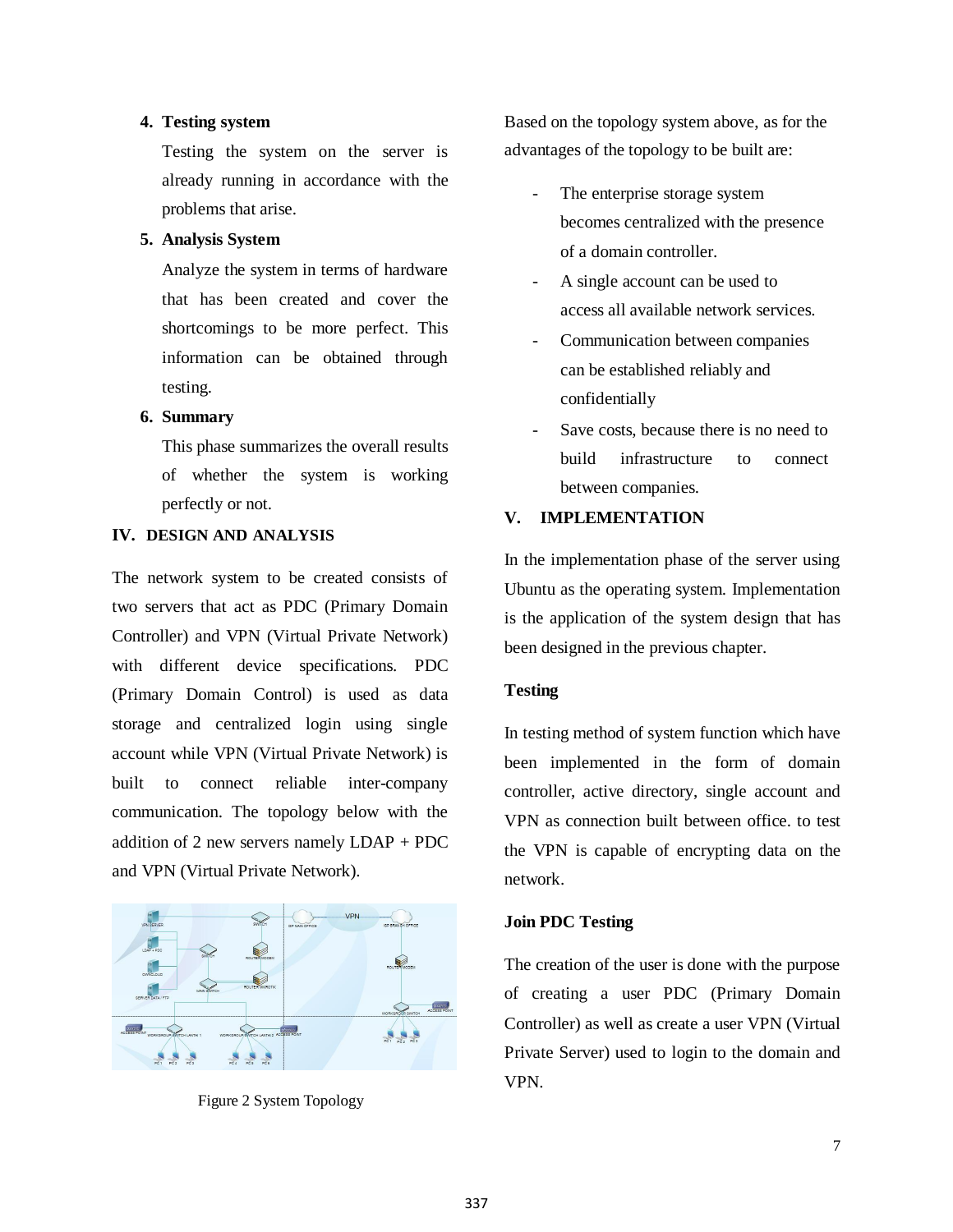The user creation is done on the terminal server with command-line with the following command:

#smbldap-useradd -a -m 'fadly'

#smbldap-passwd fadly

Testing on the client is done as follows:



Figure 3 Join Domain

| <b>System Properties</b>                                                                                                                                       | ? X                                                            |
|----------------------------------------------------------------------------------------------------------------------------------------------------------------|----------------------------------------------------------------|
| <b><i>Somputer Name Changes</i></b><br> ? X<br>You can change the name and the membership of this<br>computer. Changes may affect access to network resources. | <b>Remote</b><br>Advanced<br>computer                          |
| Computer name:<br>Fadly                                                                                                                                        | Kary's                                                         |
| Full computer name:<br>Fadly.<br>Member of<br>1<br>O Domain:<br>Swatama                                                                                        | <b>Computer Name Changes</b><br>Welcome to the Swatama domain. |
| ○ Workgroup:<br>WORKGROUP<br><b>OK</b><br>Cancel                                                                                                               | <b>OK</b>                                                      |
| 0 <sup>K</sup><br>Cancel<br><b>NAMES OF STREET PROPERTY</b>                                                                                                    | Apply<br>Recycle Bin                                           |

## Figure 4 Success Join

based on the image above, the client successfully logged on the domain will succeed with authentication from LDAP.

Restart the client PC and boot as usual, it will display the login page username and password before heading to the operating system of the client.

| <b>Log On to Windows</b>                       |                                                                              |
|------------------------------------------------|------------------------------------------------------------------------------|
| Copyright © 1985-2001<br>Microsoft Corporation | Windows <sup>xp</sup><br>Professional<br><b>Microsoft</b>                    |
| User name:                                     | fadly                                                                        |
| Password:<br>Log on to:                        | <b>SWATAMA</b>                                                               |
|                                                | Log on using dial-up connection<br>Options $<<$<br>Shut Down<br>Cancel<br>OK |

## Figure 5 Login Page Windows

If the username and password entered are listed on the LDAP server, then login on windows will work and the configuration has been done correctly.

# **VPN Tunneling Testing**

Tunneling is a connection made by a VPN when connected to its VPN client, it will automatically create a new tunnel path for data exchange between the server and the client.

Testing the VPN client is done by using windows XP operating system that has been installed a windows based openVPN GUI application. Copy the ca.crt and client.ovpn certificates from the server to the client and save them in the / Openvpn / config folder on the client computer.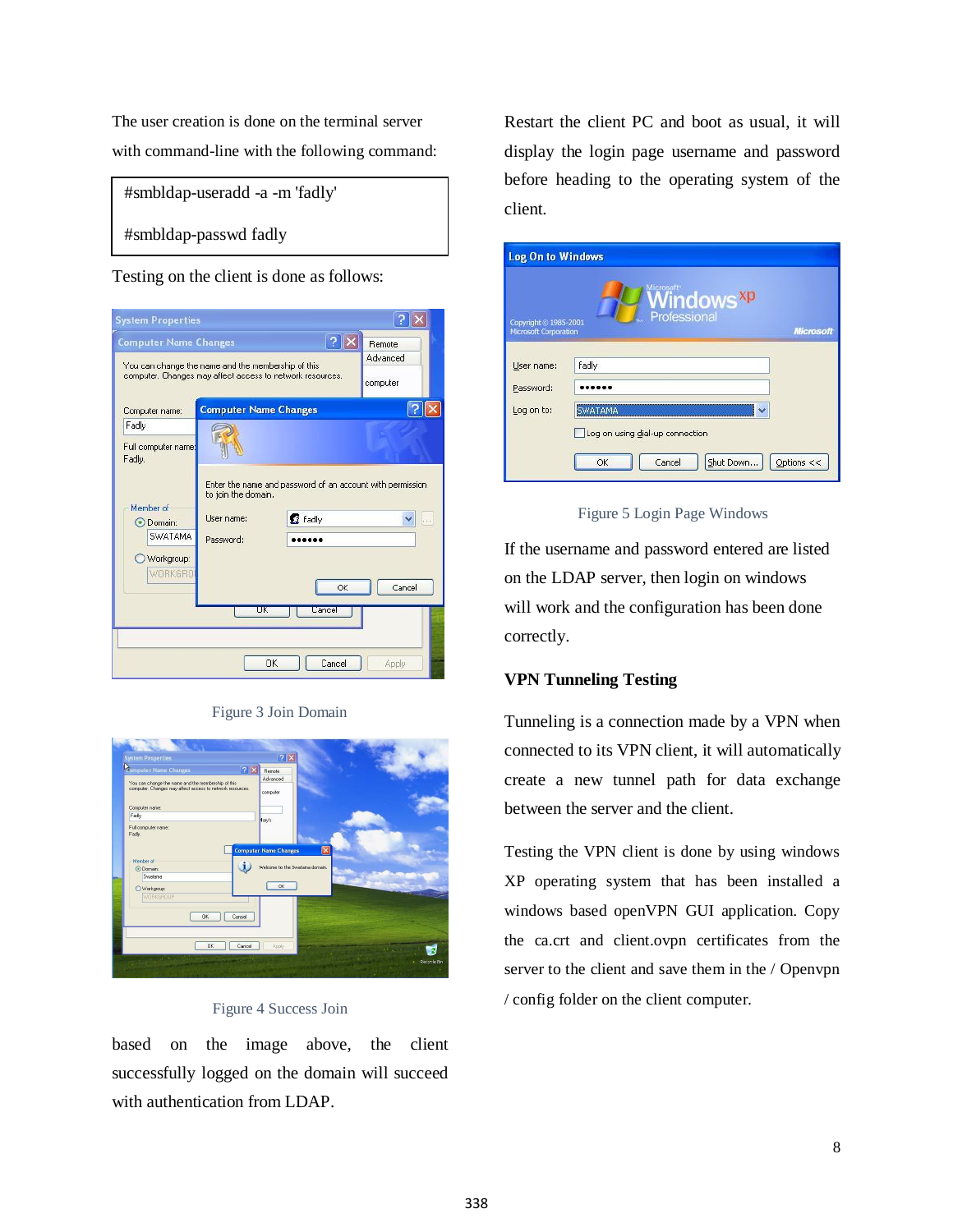

Figure 6 OpenVPN Certifacate

As in the picture above, the ca.crt and client.ovpn certificate files are only stored on client computers and not distributed, as they are confidential for authentication on the VPN Server.



| Fri Jul 04 03:17:50 2014 MANAGEMENT: TCP Socket listening on JAF INET1127.0.0.1:25340<br>Fri Jul 04 03:17:50 2014 Need hold release from management interface, waiting<br>Fri Jul 04 03:17:51 2014 MANAGEMENT: Client connected from [AF_INET]127.0.0.1:25340<br>Fri Jul 04 03:17:51 2014 MANAGEMENT: CMD 'state on'.<br>Fri Jul 04 03:17:51 2014 MAN<br>Fridal 04 03:17:51 2014 MAN |                             | <b>OpenVPN - User Authentication</b> | Fri Jul 04 03:17:50 2014 OpenVPN 2.3.2 i686-w64-mingw32 [SSL [OpenSSL]] [LZO] [PKCS11] [eurephia] [IPv6 |
|--------------------------------------------------------------------------------------------------------------------------------------------------------------------------------------------------------------------------------------------------------------------------------------------------------------------------------------------------------------------------------------|-----------------------------|--------------------------------------|---------------------------------------------------------------------------------------------------------|
| Fri Jul 04 03:17:51 2014 MAN                                                                                                                                                                                                                                                                                                                                                         | Username:<br>Password<br>OK | fadly<br>Cancel                      |                                                                                                         |
| $\left\langle \right\rangle$                                                                                                                                                                                                                                                                                                                                                         |                             | <b>HILL</b>                          |                                                                                                         |

Figure 7 OpenVPN Authentication

as in the picture above, enter the password and username OpenVPN



Figure 8 OpenVPN Client Connected

If the VPN client is successfully connected to the VPN server then the OpenVPN icon will change its color to green.

# **Sniffing Testing With OpenVPN**

This test uses a system that has been built previously with VPN (Virtual Private Server) and FTP and wireshark applications used to view packets that pass on the network.

Running OpenVPN, Wireshark application and login to VPN Server as usually. Access FTP server via browser using IP Tunneling that has been formed and enter Username and Password from FTP.

| Log On As |                                     |                                                                                                                                                            |  |  |  |  |  |  |  |  |  |  |  |
|-----------|-------------------------------------|------------------------------------------------------------------------------------------------------------------------------------------------------------|--|--|--|--|--|--|--|--|--|--|--|
|           | accepted.                           | Either the server does not allow anonymous logins or the e-mail address was not                                                                            |  |  |  |  |  |  |  |  |  |  |  |
|           | FTP server:                         | 10.8.0.1                                                                                                                                                   |  |  |  |  |  |  |  |  |  |  |  |
|           | User name:                          | abdul                                                                                                                                                      |  |  |  |  |  |  |  |  |  |  |  |
|           | Password:                           |                                                                                                                                                            |  |  |  |  |  |  |  |  |  |  |  |
|           |                                     | After you log on, you can add this server to your Favorites and return to it easily.                                                                       |  |  |  |  |  |  |  |  |  |  |  |
|           | (WebDAV) instead.                   | FTP does not encrypt or encode passwords or data before sending them to the<br>server. To protect the security of your passwords and data, use Web Folders |  |  |  |  |  |  |  |  |  |  |  |
|           | Learn more about using Web Folders. |                                                                                                                                                            |  |  |  |  |  |  |  |  |  |  |  |
|           | Log on anonymously                  | Save password                                                                                                                                              |  |  |  |  |  |  |  |  |  |  |  |
|           |                                     | Cancel<br>Log On                                                                                                                                           |  |  |  |  |  |  |  |  |  |  |  |

Figure 9 FTP Server access through VPN

View wireshark apps that run before.